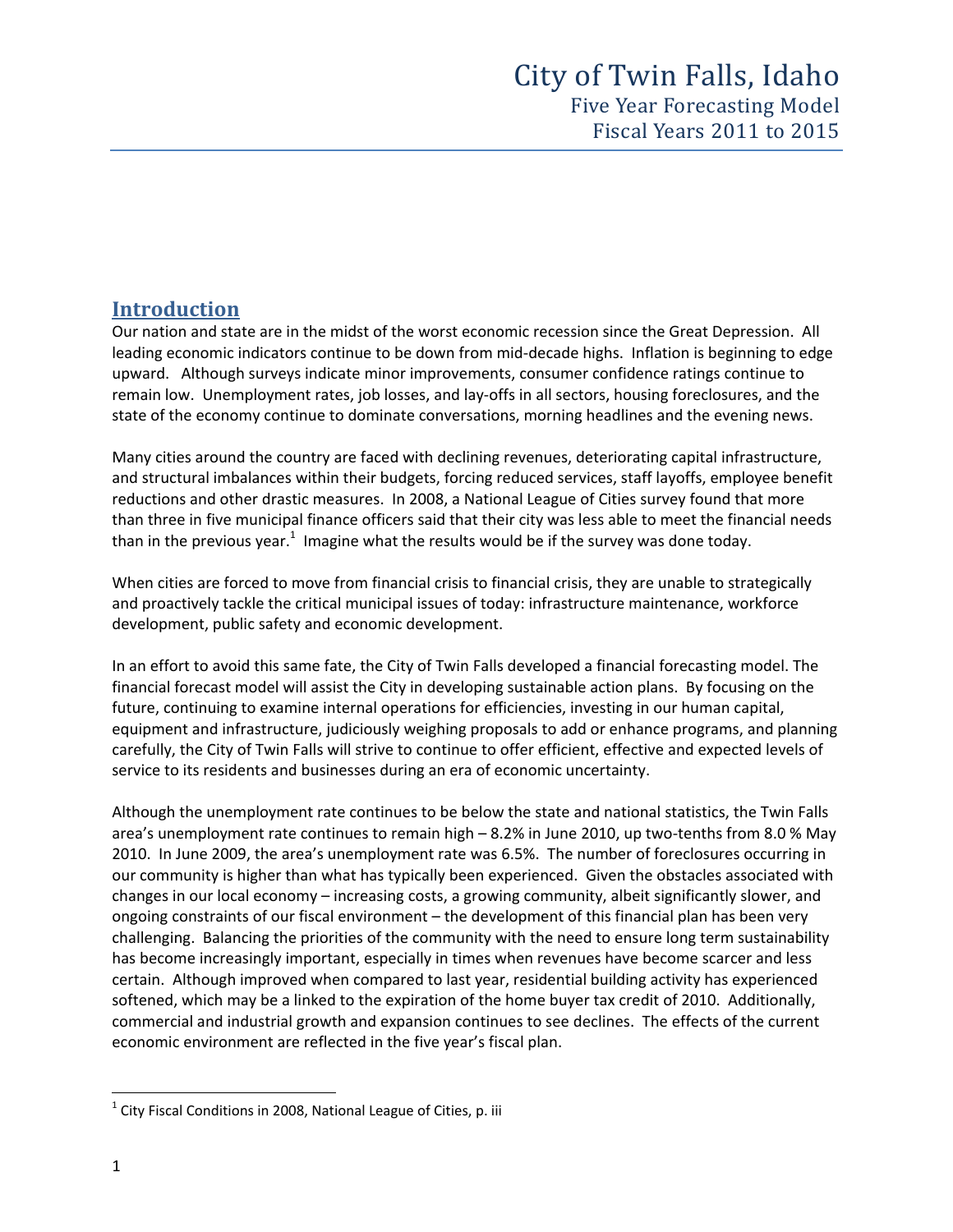# **Financial Forecast Model**

The forecasting model allows the City to examine the opportunities and consequences of financial decisions beyond the confines of a single fiscal year. The model illustrates the impacts and costs associated with implementing the City's core planning documents. The City's comprehensive plan, transportation plan, waste water facility plan and the water system master plan all identify the need for significant capital investment. While the City plans on a multi‐year basis; state law directs an annual budget process and limits methods of raising capital to meet infrastructure needs. The demand for financial resources is further complicated by the need to balance the cost of long term infrastructure projects with the ongoing cost of day-to-day services. Given limitations on ability to raise revenue, the downturn in the economy and identified infrastructure needs, it has become painfully obvious the City cannot assure efficient use of limited resources through an annual budgeting process. With this in mind, the long term planning committee was appointed and charged with the responsibility of developing a five‐year financial model for the city. This document is the result of their effort.

This model adheres to the City's financial policies and helps secure its financial position. It contemplates future funding for the City's day-to-day operations, scheduled capital improvement expenditures, and principal and interest payments for outstanding long‐term debt, and capital leases that will be available. The model is organized by fund, which provides the public a clear idea of how the City intends to allocate its resources over the course of the next five years.

The financial forecasting model for the City of Twin Falls is designed to provide the City with a broad overview of the revenues and expenditures for the government and enterprise funds. It summarizes and illustrates the range of tax options and the effects each option has on the City's tax rate. The model illustrates, by fiscal year, additions to the City's employee corps and capital acquisitions. The City's financial forecasting model is divided into several sections, covering the items noted below.

# Government Fund

- **Summary of Revenue and Expenditures**
- **Revenues Overview**
- **Property Tax Analysis**
- **Overall Impact of Property Taxes**
- **Expenditures Overview**
- **Overview of Personnel**
- **Overview of Capital**
- **Historical Information**

# Water Fund

- **E** Summary of Revenue and Expenditures
- **Overview of Capital Projects**
- **Debt Analysis**
- Rate Impact Analysis

# Wastewater Fund

- **Summary of Revenue and Expenditures**
- Overview of Capital Projects and Debt Analysis
- Rate Impact Analysis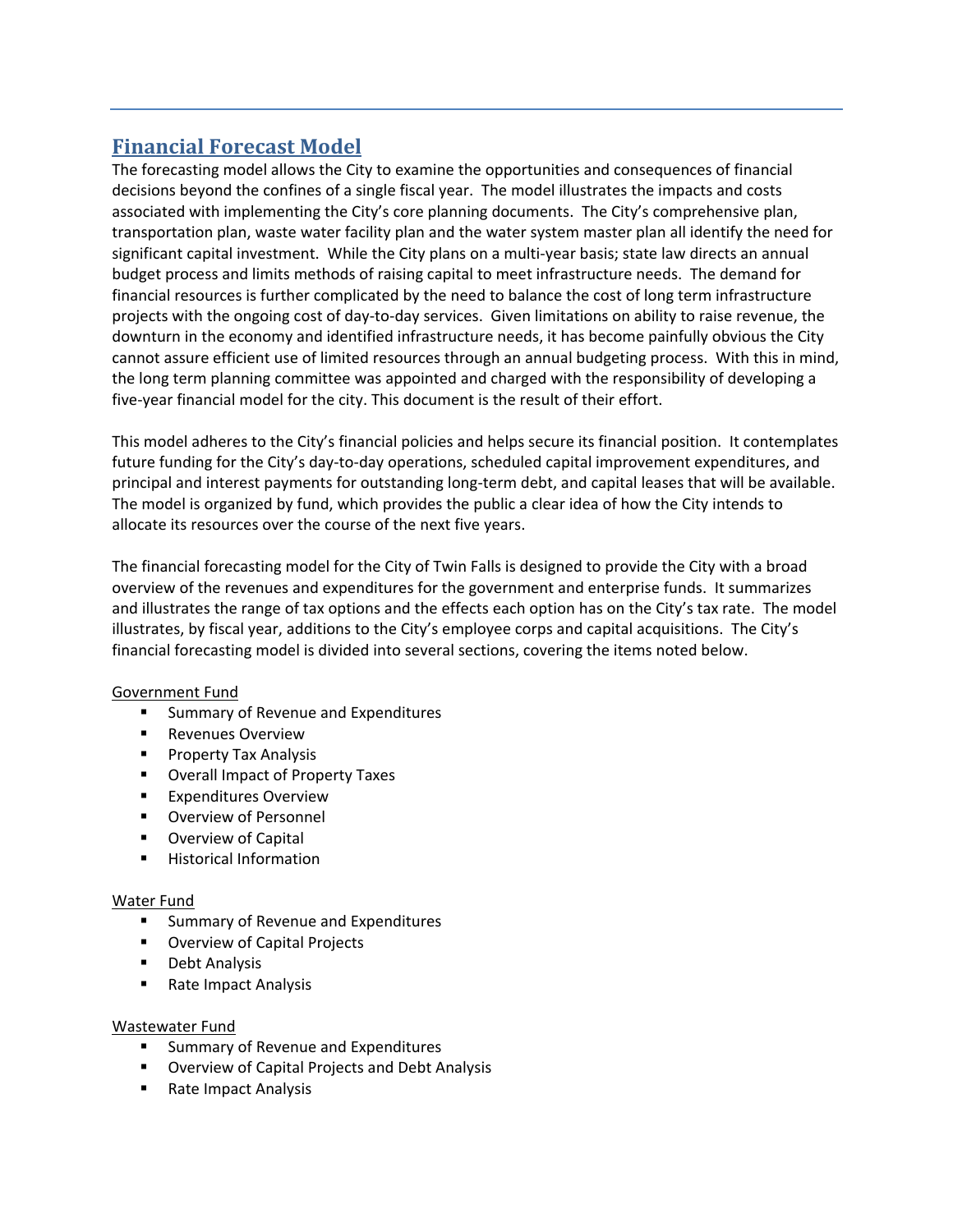The City of Twin Falls's financial forecasting model has been designed to encourage the efficient, effective and responsive delivery of critical services and acquisition of capital. This plan continues our commitment to prudent fiscal management, effective service delivery, and is a vehicle the City can use to provide its citizens with the highest quality of life and opportunities.

# **Government Funds**

Most of the City of Twin Falls's activities are conducted through Government Funds or Property Tax supported funds. This umbrella of funds includes: the General Fund, Street Fund, Street Lighting Fund, Capital Fund, Airport Fund and Insurance Fund. The funds are supported primarily through the collection of property taxes. Additionally, government fund departments rely on revenues collected from licenses and permits, franchise fees, intergovernmental grants and shared revenues from the state of Idaho (sales tax, gas tax, etc.). The major expenses of the City's government funds include personnel, materials and supplies used to support day‐to‐day operations, contractual services, equipment, and capital acquisitions.

# **Summary of Revenue and Expenditures**

Over the next five years, the City of Twin Falls is projecting the City's total government fund revenues will be generally flat.

This section of the City's five-year forecasting model focuses on revenues the City projects it will receive to support the organization. Overall, the City projects that revenue will increase each fiscal year by an average slightly less than 2.5%. Over this same period, the City projects expenditures will increase an average slightly more than 3.0%. Figure 1 illustrates revenue and expenditure projections for fiscal years 2011 to 2015.





The graph illustrates the City anticipates revenues will exceed expenditures in four of the next five fiscal years. However, the projected deficits and surpluses projections for fiscal years 2012, 2014 and 2015 are insignificant and represent less than 1% of the projected government expenditures for each fiscal year. To achieve this position, the City's department leaders scrutinized every capital expenditure, and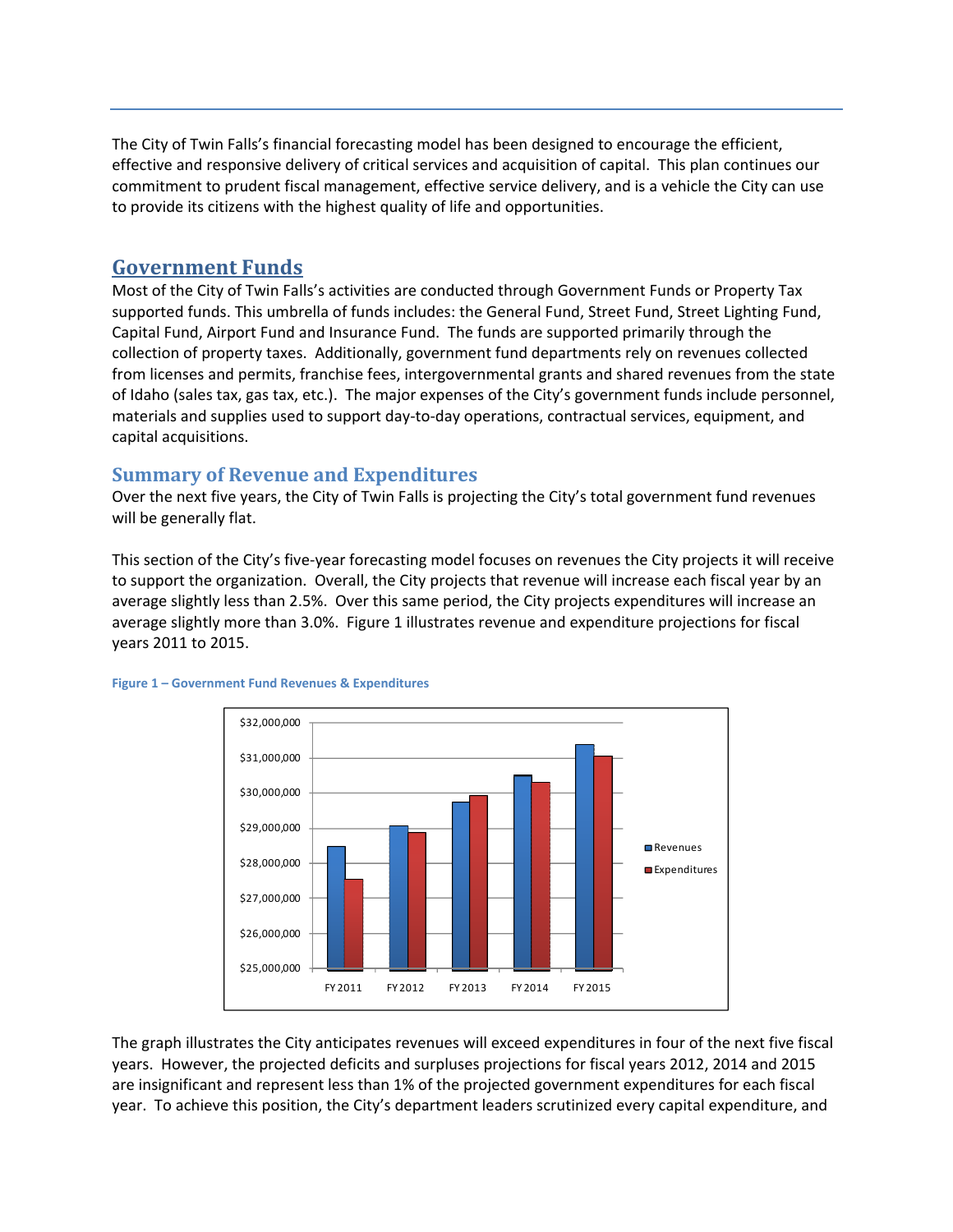proposed new hires. The projected surpluses are tenuous, at best, and could become deficits if the local economy and tax base erodes beyond what has been projected.

#### *Revenue Projections*

As previously stated, the City is projecting that total revenues in the government, or tax supported, funds will be flat, increasing by an average of less than 2.5% annually. For the 2011 fiscal year, the City projects it will collect and receive \$28,510,881, which is \$1,604,474, or 5.3%, less than the \$30,115,355 budget in revenues for the 2010 fiscal year. The City projects that total revenue collections will remain below the amount budgeted to collect in the 2010 until the 2013 fiscal year.

Figure 2 illustrates the City's total revenue projections for each fiscal year from 2010 to 2015. Like the five year planning model, the illustration uses the assumption the City Council will continue current taxing philosophies and elect to take only the "Growth Formula." A discussion on the opportunities and impacts of this and other taxing options is discussed later in greater detail.



#### **Figure 2 – Government Fund Revenues by Category**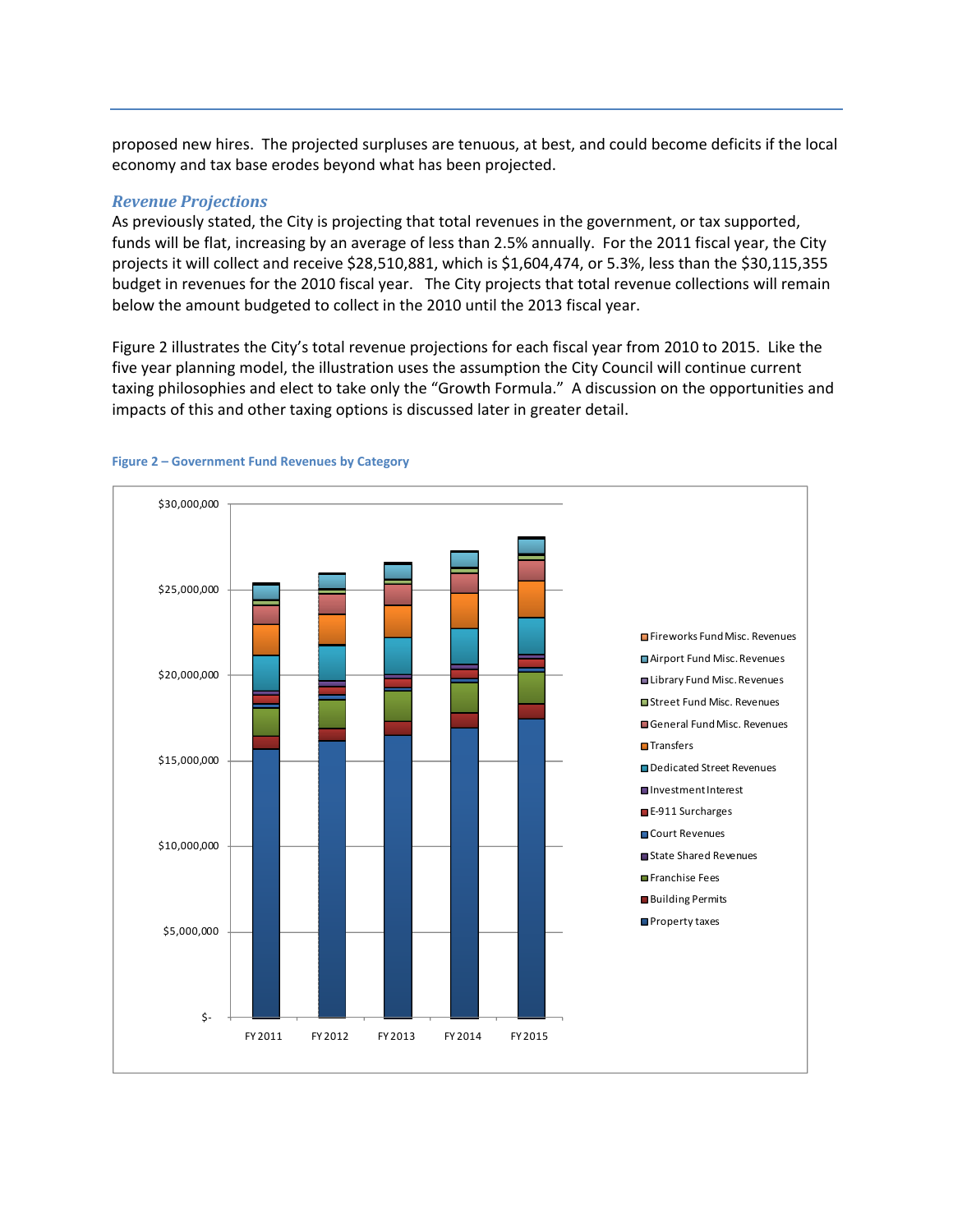# *Total Assessed Value*

In the 2005 fiscal year, the City's total assessed value was \$1.330 billion. In fiscal year 2010, the City's total assessed value is \$2.331 billion. For each fiscal year from 2004 to 2010, the City's total assessed value increased by an average of \$200.3 million, or by 10.37%, annually. The largest increase was realized in fiscal year 2007 when the county assessor was required by the Idaho State Tax Commission to reassess property. As a result, the City's total assessed value increased by \$546.4 million, or by 35.3%. If fiscal year 2007 is excluded from this average, the City's valuation has increased annually by an average of \$113.8 million, or by 4.49%.

Based on current economic conditions, the City is projecting its net total assessed value will decrease by 2.1% to \$2.283 billion. However, the City projects the net total assessed value will increase in the 2012 fiscal year by \$57 million, or by 2.5%, to \$2.340 billion. Figure 3 illustrates the City's actual total assessed value from the 2005 to 2010 fiscal years, illustrated in blue, as well as projections for the next five years, illustrated in red.



#### **Figure 3 – Total Assessed Value of the City of Twin Falls**

*Projections for the next five years…*

- The City projects the total assessed value will decrease in 2011 and realize modest increases from fiscal year 2012 and beyond.
- From FY 2010 to FY 2015, the City's total assessed valuation is projected to increase by a total of 12.47%.

# *New Construction and Annexation*

The new construction value for the 2010 fiscal year was \$67,369,643. According to the Twin Falls County Assessor, the net new construction value for the City for the 2011 fiscal year is \$68,042,995, which translates into \$448,286 in new revenue. However, the City is projecting that future new construction values will significantly decrease after this year.

Based on building activity through May 2010, the City projects the net new construction value for fiscal year 2012 will be approximately \$50,000,000, which represents a decrease of approximately \$18,042,995, or by approximately 38%. The projected net new construction value for the 2012 fiscal year is lower than the value realized in the 2005 fiscal year. Figure 4 reflects the actual new construction values from the 2005 to 2010 fiscal years, illustrated in blue, as well as projections for the next five years, illustrated in red.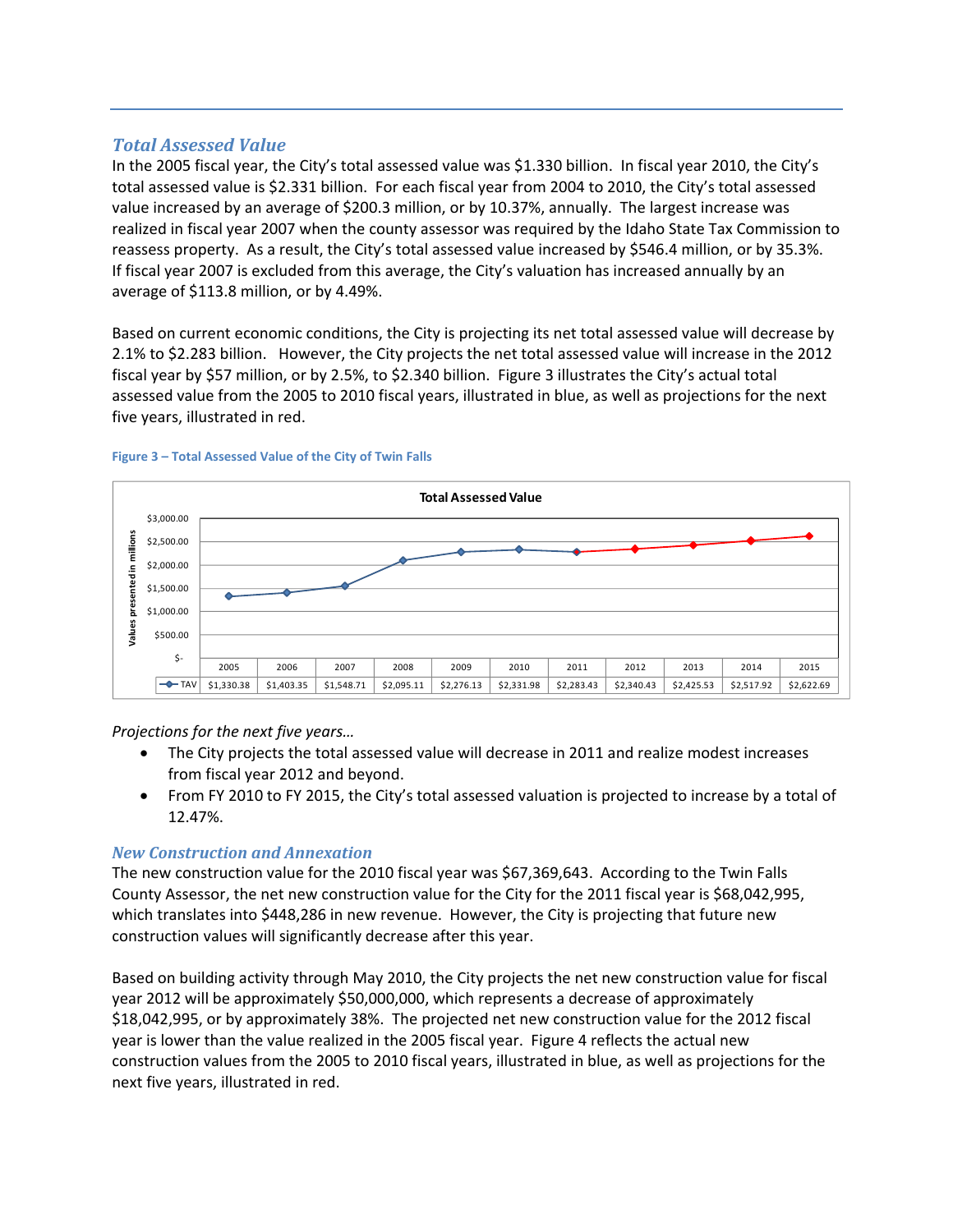



Based on the number of available and buildable lots in inventory, the City anticipated that increases in its total valuation stemming from annexations will continue to decline. The City projects only one annexation that will appear on the City of Twin Falls's tax role, the Desert View Subdivision. This subdivision has an estimated taxable value of \$7 million and will appear fiscal year 2012.

*Projections for the next five years…*

- Based on independent research and conversations with members of the local development community, the City projects the new construction value will be flat in fiscal years 2011, 2012 and 2013, with slight increases in fiscal years 2014and 2015.
- The City is projecting the new construction value for the 2015 fiscal year will be \$67 million, which is slightly less than the actual value that was realized for the 2010 fiscal year.

### *Property Tax Analysis & Overall Impacts*

A City's taxable value, or tax base, is one of the best indicators of the economic health of a community. Over the course of the last six fiscal years, the City's tax rate has remained relatively flat. As illustrated in Figure 5, the tax rate assessed by the City has decreased in each of the past two fiscal years.



**Figure 5 – Tax Rate of City of Twin Falls from FY 2005 to FY 2010**

Property taxes are based on the value of the property owned. It is often called an ad valorem tax because the tax is set according to physical value. The six‐year high was \$7.83/\$1,000 of taxable value (0.0078269220) and occurred in fiscal year 2008. The six‐year low was \$6.59/\$1,000 of taxable value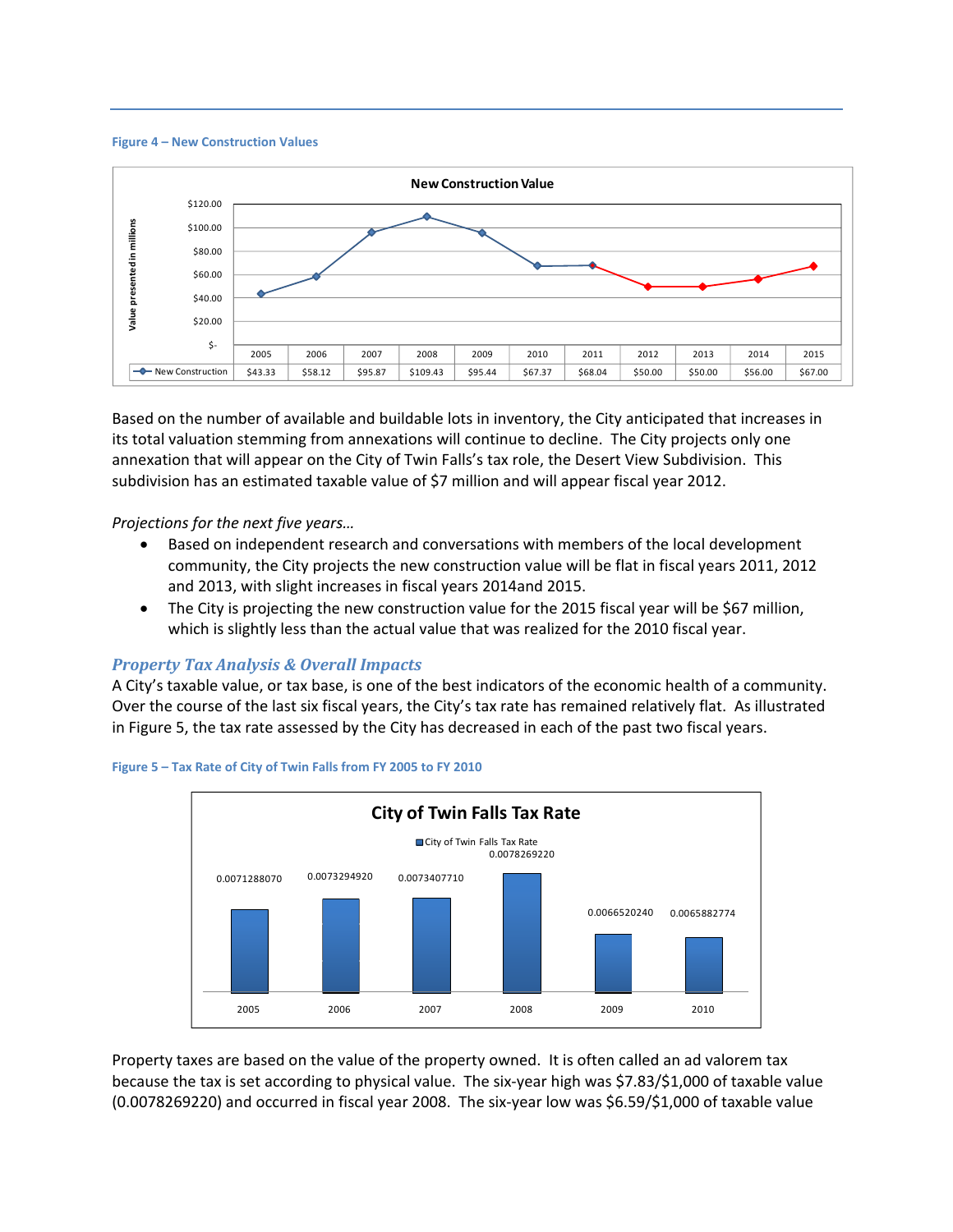(0.0065882774) and occurred in the 2010 fiscal year. The average tax rate applied over this timeframe is \$7.14/\$1,000 (0.0071443822) in taxable value.

As provided for in the Idaho Code, local governments and independent taxing entities have the ability to increase total tax collections by 3% each year, in addition to making allowances for new construction, annexation, and foregone revenue. However, the decision on what and how much to request in property taxes remains a local decision, one that rests solely with the City Council. The following tables illustrate two of the many potential opportunities and impacts of the tax options available for consideration by the City Council.

Figure 6, referred to in the five year model as the "statutory maximum" option, assumes the City Council will increase tax revenues by 3%, collect the revenues associated with new construction and annexation, and capture foregone balances.

|                                 | 2010            |   | 2011            |     | 2012          |     | 2013          |   | 2014            |    | 2015            |
|---------------------------------|-----------------|---|-----------------|-----|---------------|-----|---------------|---|-----------------|----|-----------------|
| Category                        | <b>Budget</b>   |   | <b>Budget</b>   |     | <b>Budget</b> |     | <b>Budget</b> |   | <b>Budget</b>   |    | <b>Budget</b>   |
| <b>Total Assessed Valuation</b> | \$2,331,983,468 |   | \$2,283,427,290 | \$  | 2,340,427,290 | \$  | 2,425,533,699 |   | \$2,517,916,704 |    | \$2,622,685,455 |
| Tax Rate                        | 0.006588277     |   | 0.007362979     |     | 0.007578489   |     | 0.007688178   |   | 0.007799269     |    | 0.007911585     |
| <b>Property taxes</b>           | 15,363,754      | Ś | 16,812,828      | \$  | 17,736,902    | \$  | 18,647,934    | Ś | 19,637,910      | \$ | 20,749,598      |
| Prior Year Collections          |                 |   | 15,363,754      | \$  | 16,812,828    | \$  | 17,736,902    | Ś | 18,647,934      | \$ | 19,637,910      |
| 3% Statutory increase           |                 |   | 460,913         | -\$ | 504,385       | \$. | 532,107       |   | 559,438         | S  | 589,137         |
| New construction                |                 |   | 448,286         | \$  | 368,149       | \$. | 378,924       |   | 430,538         | \$ | 522,551         |
| Annexations                     |                 |   |                 |     | 51,541        | \$  |               |   |                 |    |                 |
| Foregone Balance Used           |                 |   | 539,875         | -\$ |               |     |               |   | ۰.              |    |                 |
| Foregone Balance                | $539,875$ S     |   |                 |     |               |     |               |   |                 |    |                 |

#### **Figure 6 – "Statutory Maximum" Property Tax Option**

Figure 6 – "Statutory Maximum" option – illustrates:

- Tax collection revenues increase from \$15,363,754 in FY 2010 to \$20,749,598 in FY 2015, based on projections and assumptions described above.
- Tax Rate increases from \$6.59/\$1,000 of taxable value for the 2010 fiscal year to \$7.91/\$1,000 of taxable value for the 2015 fiscal year, based on projections and assumptions describe above. This represents a total increase of 20.1% in the tax rate during the five year planning horizon.
- The City's foregone balance of \$539,875 is captured in its entirety in FY 2011, leaving a \$0 balance. Under this option, the City would not have a foregone balance.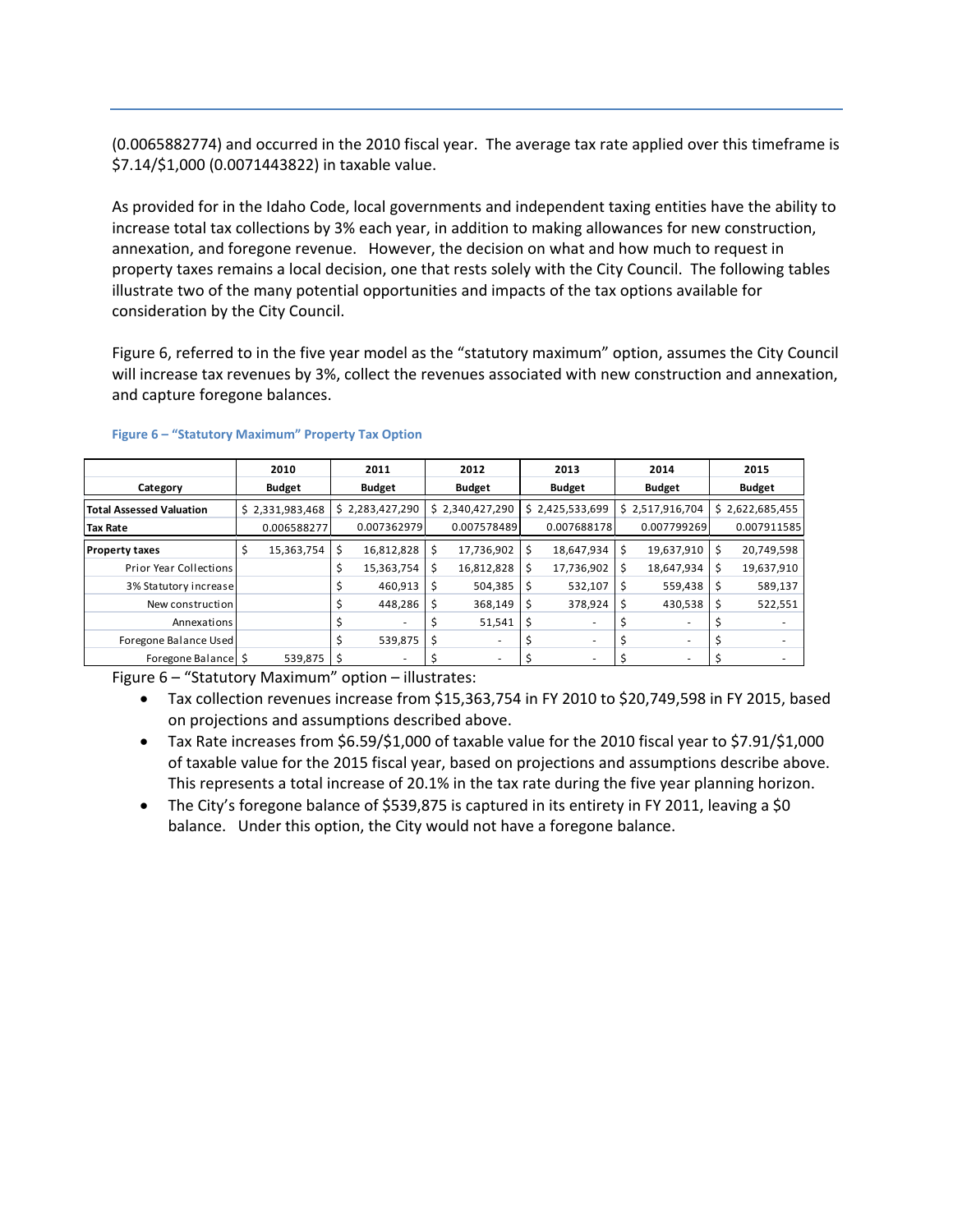Figure 7 illustrates the opportunities and impacts of the "Growth Formula Only" option.

| Category                        | 09-10<br><b>Budget</b> |   | 2011<br><b>Budget</b> |     | 2012<br><b>Budget</b> | 2013<br><b>Budget</b> |    | 2014<br><b>Budget</b> |      | 2015<br><b>Budget</b> |
|---------------------------------|------------------------|---|-----------------------|-----|-----------------------|-----------------------|----|-----------------------|------|-----------------------|
|                                 |                        |   |                       |     |                       |                       |    |                       |      |                       |
| <b>Total Assessed Valuation</b> | \$2,331,983,468        |   | \$2,283,427,290       |     | \$2,340,427,290       | \$2,425,533,699       |    | \$2,517,916,704       |      | \$2,622,685,455       |
| <b>Tax Rate</b>                 | 0.006588277            |   | 0.006924696           |     | 0.006935370           | 0.006848247           |    | 0.006767973           |      | 0.006696855           |
| <b>Property taxes</b>           | 15,363,754<br>S        | S | 15,812,040            | \$  | 16,231,730            | \$<br>16,610,654      | \$ | 17,041,192            | \$   | 17,563,743            |
| <b>Prior Year Collections</b>   |                        |   | 15,363,754            | \$  | 15,812,040            | \$<br>16,231,730      | Ś  | 16,610,654            | \$   | 17,041,192            |
| 3% Statutory increase           |                        |   |                       |     |                       |                       |    |                       |      |                       |
| New construction                |                        |   | 448,286               | \$  | 368,149               | \$<br>378,924         | \$ | 430,538               | 1 \$ | 522,551               |
| Annexations                     |                        |   |                       |     | 51,541                | \$                    |    |                       |      |                       |
| Foregone Balance Used           |                        |   |                       |     |                       |                       |    |                       |      |                       |
| Foregone Balance \$             | 539,875                |   | 1,000,788             | -\$ | 1,505,172             | 2,037,280             |    | $2,596,718$ \$        |      | 3,185,855             |

| Figure 7 - "Growth Formula Only" Property Tax Option |  |  |  |  |  |  |
|------------------------------------------------------|--|--|--|--|--|--|
|------------------------------------------------------|--|--|--|--|--|--|

Figure 7 – "Growth Formula Only" option – illustrates:

- Tax collection revenues increase from \$15,363,754 in FY 2010 to \$17,563,743, in FY 2015, based on projections and assumptions described above.
- Tax Rate increases from \$6.59/\$1,000 of taxable value for the 2010 fiscal year to \$6.69/\$1,000 of taxable value for the 2015 fiscal year, based on projections and assumptions describe above. This represents a total increase of approximately 1.5% in the tax rate during the five year planning period.
- The City's foregone balance of \$539,875 continues to grow in each fiscal year for the five year model. In FY 2015, the foregone balance is \$3,185,855, based on projections and assumptions described above. Over the five year planning period, the cumulative impact is estimated to be \$10,325,812.

The City of Twin Falls has made a consistent effort in recent years to keep its tax rate consistent. When compared to the communities similar in size and scope and other communities in the Magic Valley area, the City's tax rate is lower. When examining and exploring options, it is important to recognize the symbiotic relationship that exists between the City's ability to collect tax revenues and the impact collections have on the City's tax rate. Figure 8 illustrates the differences in tax collections for the options presented above. Figure 9 illustrates the impact of the options on the City's tax rate.



#### **Figure 8 – Comparison of Tax Options ‐ Revenues**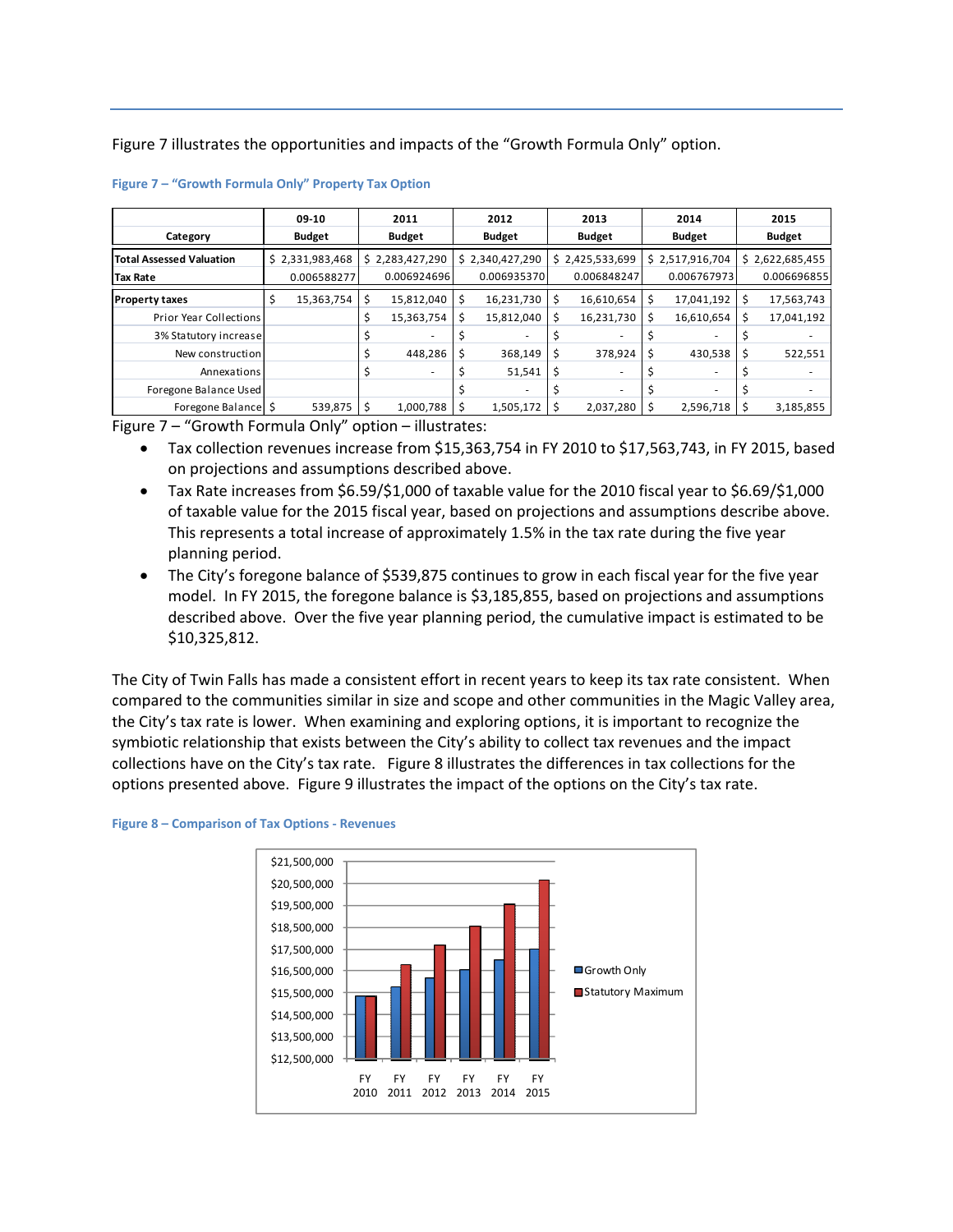#### **Figure 9 – Impact of Property Tax Options on Tax Rate**



It is important to note: there are more than the two options that appear in this report. The five year *model illustrates and analyzes the impacts of three other of the many, many possibilities.*

# **Expenditure Projections**

### *Overview of Personnel, Salaries & Benefits*

One of the more important assets the City of Twin Falls has is its loyal, competent, innovative workforce. As a result, a major priority of the 2010‐2015 Financial Plan is to protect and enhance the City's investment in personnel. The proposed plan for the upcoming fiscal years continues the philosophy of adding employees sparingly, only 3.375 over the next five years.

#### *Projections for the next five years…*

Using history as its guide, the five‐year forecasting model provides for:

- an average, annual performance increase of 2% to its employees
- an average, annual increase of 10% in health insurance costs the nine‐year average annual increase is 8.94%
- maintains current benefit levels and the mandatory PERS‐I increases

The City has assigned a committee to review the City's compensation and benefits models. This plan will be modified to reflect this committee's recommendations once developed.

#### *Overview of Maintenance and Operational Costs*

Based on historical allocations, the five‐year forecasting model provides for an average annual increase of 3% in the government‐type funds. In all funds, the maintenance and operational line‐items have experienced both increases and decreases since the 2005 fiscal year, ranging from an increase of 13.98% in the 2009 fiscal year and a reduction of 6.62% for the following year. The City's 2011 fiscal year preliminary budget calls for \$6,266,735 in overall maintenance and operational expenditures in the government funds, which represents a 4.7% increase over the 2010 appropriation and is over the financial model's target of 3%.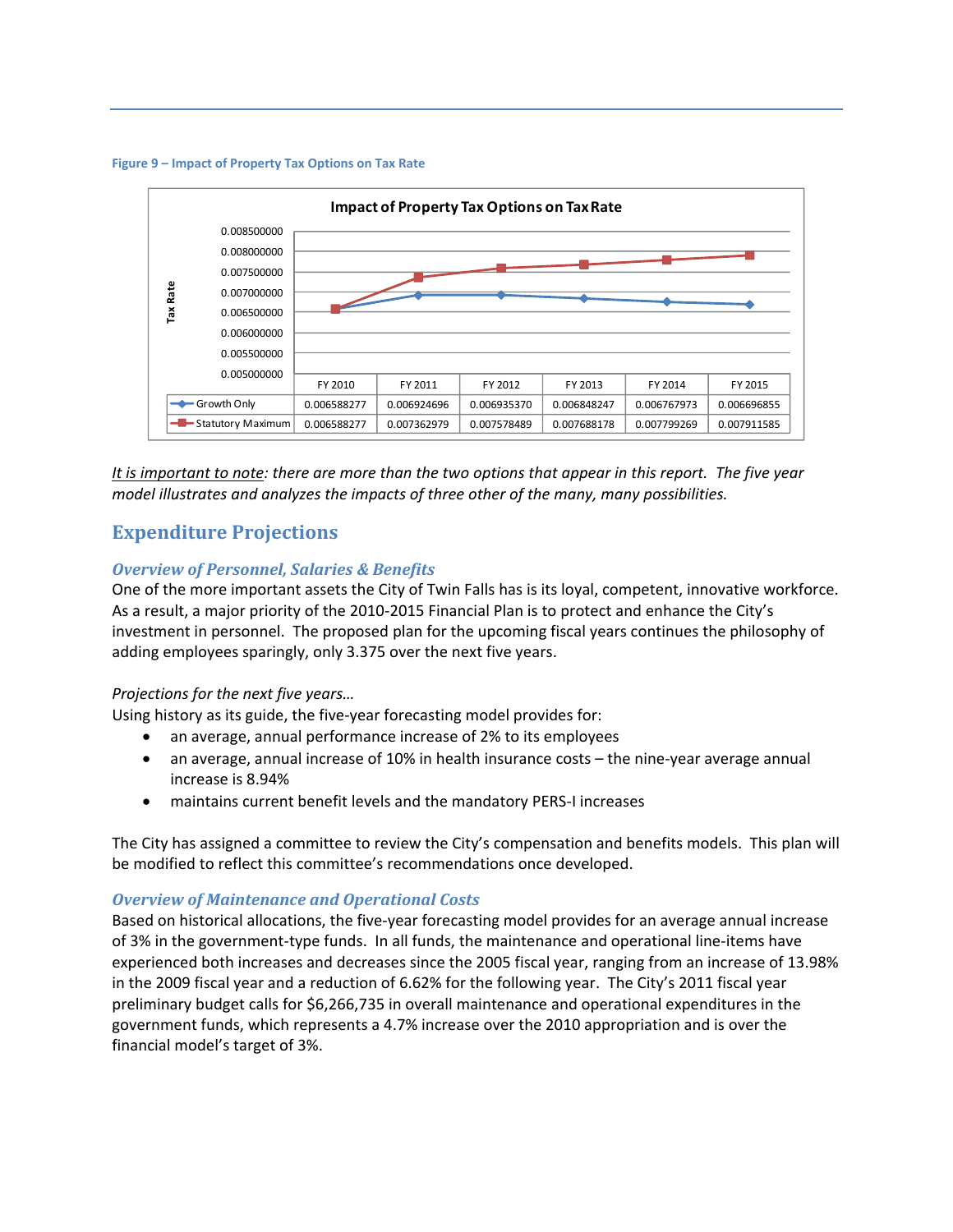### *Overview of Capital Expenses*

Historically, the City of Twin Falls has approached the acquisition of capital assets in a strategic manner. Over the course of the last five years, the City has spent an average of \$4,259,485. During this time, the highest was \$4,909,222, which occurred in fiscal year 2007. The low was \$3,052,703 and occurred in fiscal year 2006.

For fiscal year 2010, the City budgeted to spend \$7,345,406 in total capital expenses for the 2010 fiscal year, of which \$3.5 million of cash reserves from the City's Street Fund for the Falls Avenue West reconstruction project. Figure 10 illustrates total capital acquisitions and improvements during the five year planning horizon, which includes road maintenance.



**Figure 10 – Comparing Capital Acquisitions from Fiscal Year 2005 to Fiscal Year 2015, Respectively.** 

The City projects that it will expend less in each of the next five fiscal years on capital than what was budgeted for the 2010 fiscal year.

Looking forward, the long term financial model anticipates the City spending an average of \$4,341,826 in each of the next five fiscal years. The capital components that have been programmed into the model will assist the City maintaining current levels of service and existing facilities. Additionally it places a larger emphasis on road maintenance and roadway construction/reconstruction. In fiscal year 2011, the City has budgeted to expend \$4,095,928 on capital. The 2011 recommended expenditures are the lowest of any of the years contained in the model. The largest amount the City anticipates it will spend on capital is \$4,708,500, which occurs in fiscal year 2013.

The long term plan does not contemplate the City using reserves or debt instruments to cover the recommended capital expenses to be made in any of the government funds. For a specific list of proposed capital expenditures, please see the financial forecasting model.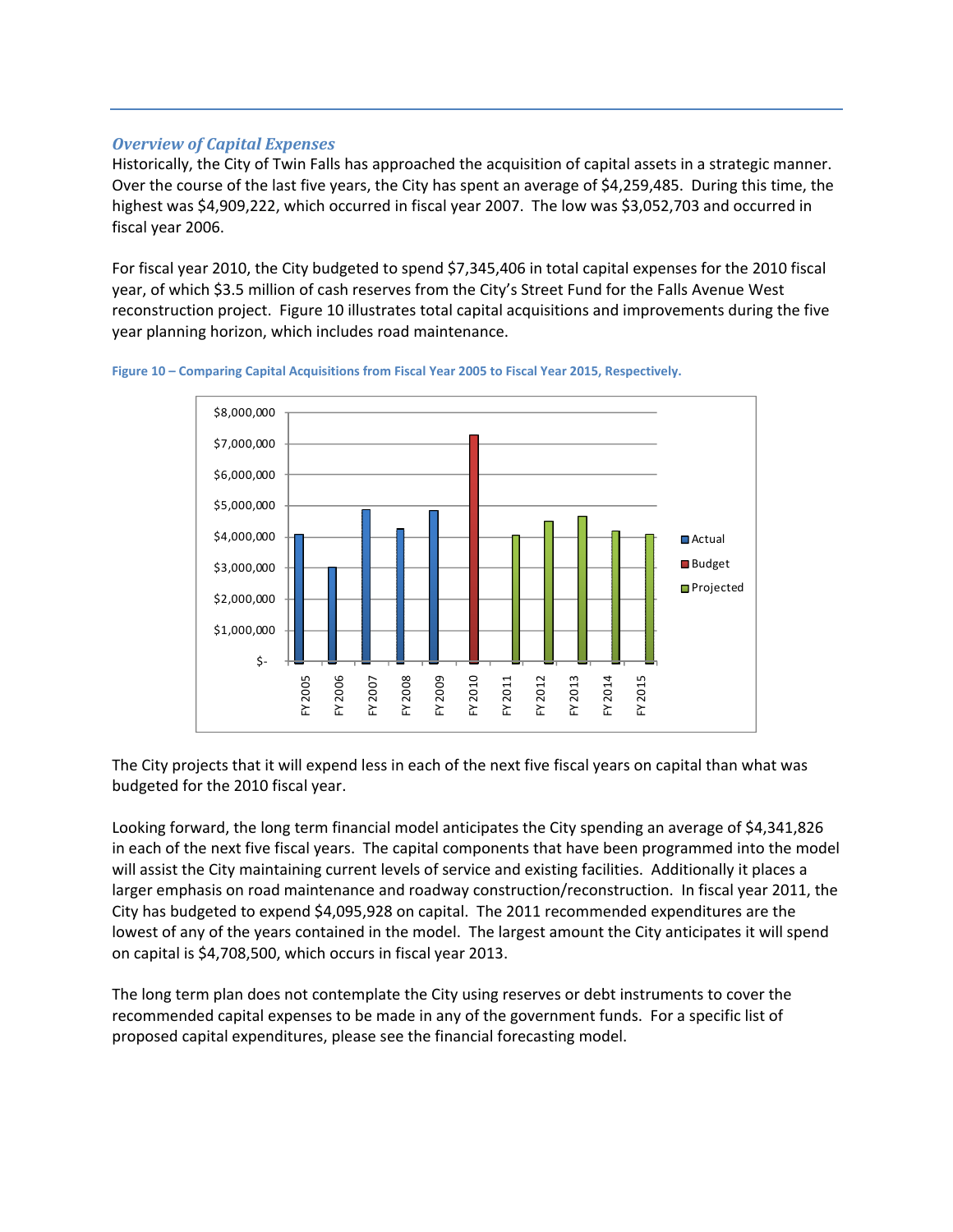# **Enterprise Funds**

The main goal or purpose of the business-like Enterprise Funds is to provide services to customers for a fee that covers the current cost of operations, as well as the purchase and maintenance of necessary capital assets. The residual earnings captured by a particular Enterprise Fund may not be co-mingled with any other fund or spent for any other purpose other than the one for which it has been collected or reserved. As it is the case with all proprietary funds, when expenditures rise (because of increased production or treatment to satisfy demand) revenues also increase; this is not the case with governmental funds.

The water fund includes water supply, water distribution, pressurized irrigation, and utility billing. The sewer fund supports collections systems and operations at the City's treatment facility.

# **Water Fund**

# *Summary of Revenue and Expenditures*

The most significant factor influencing the water fund, in terms of both revenues and expenditures, is the City's water project designed to address arsenic standards that were promulgated by the Environmental Protection Agency in 2001. This fund's capital improvements program, corresponding rate adjustments and debt service costs have been shaped and impacted by the imposition of this unfunded federal mandate. Starting in 2010 and lasting for the next 15 years, these improvements are costly and will have a significant impact on both revenue and expenditure.

Over the next five fiscal years, the City anticipates that it will have to adjust rates if it is to raise revenues sufficient to support the departments operating under this fund and, at the same time, maintain healthy reserve balance. Figure 11 illustrates both anticipated revenue and projected expenditures. The revenues illustrated in the graph below reflect a rate adjustment of 2.5% annually.



#### **Figure 11 – Water Revenue and Expenditures**

### *Revenue Projections*

In each of the past two previous fiscal years, the amount the City had budgeted to collect in water revenues has not been realized. Based on current revenues estimates, this trend will continue in the 2010 fiscal year. Excluding revenue the City projects to receive from the flat fee – estimated to be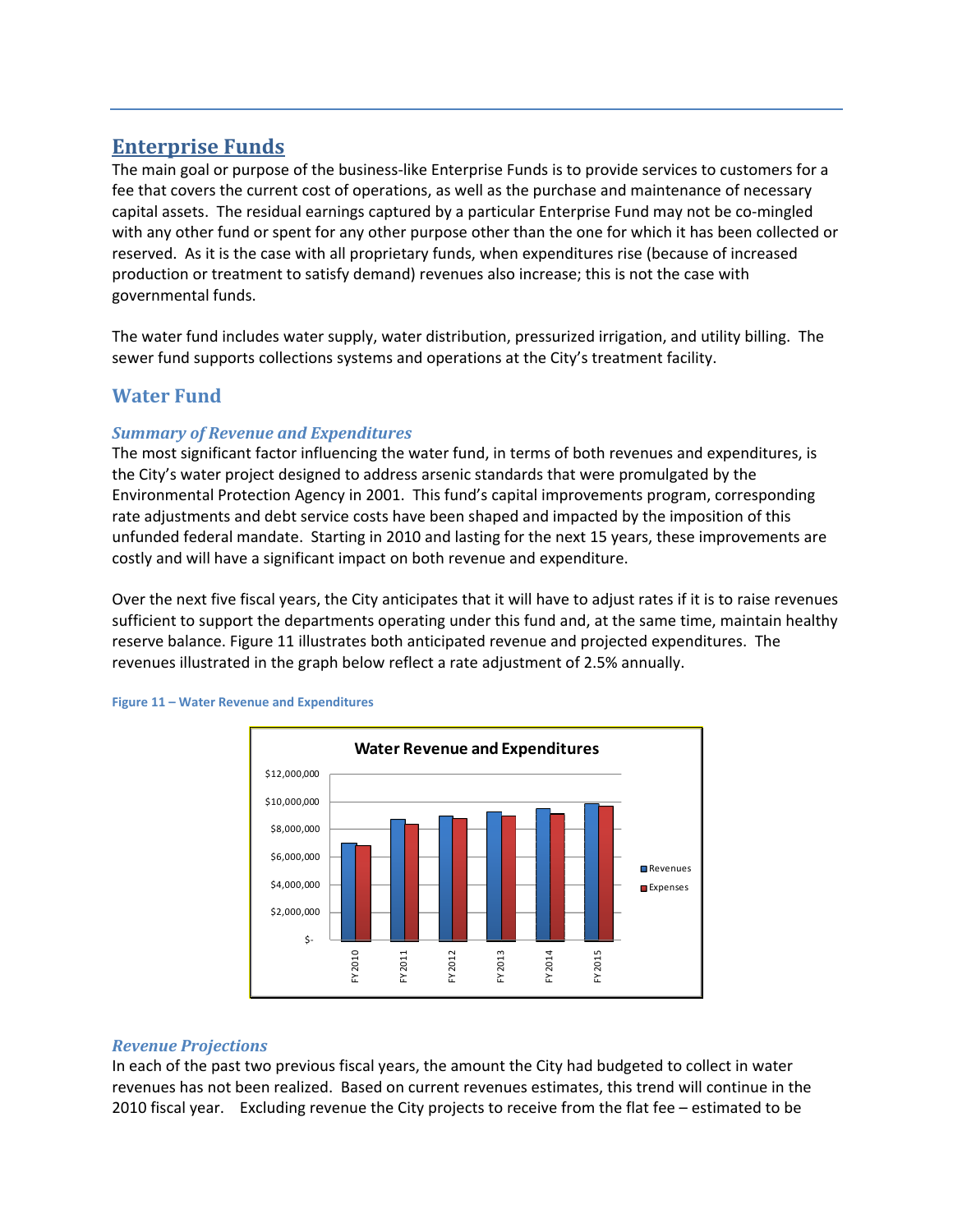\$490,000 – and based on revenues received through May 2010, the City projects it will receive \$6,599,908, or 9.5%, less in total revenues. However, 2010 fiscal year collections are up almost 6% compared to the prior fiscal year. For the 2011 fiscal year, the City budgeted to receive revenues totaling \$8,814,644, of which \$2,887,900 will be used to service water debts.

In fiscal years 2012 through 2015, revenues are projected to increase by 3%. The cause of increases in total fund revenues is two‐fold: a rate adjustment (2.5%) and an increase in the number of new customers (1.4%).

### *Projections for the next five years…*

- The City anticipates water rates will need to be increased annually by an average of 2.5%, assuming water consumption rates remains consistent and the projected growth rate of 1.4% is realized.
- Operating costs are projected to continue to increase at a rate of 5% annually.

## *Rate Impact Analysis*

As with expenditures, rate projections are greatly influenced by the City's need to comply with Federal arsenic standards. In June 2010, the City of Twin Falls implemented a "flat fee" of \$11.15, which will service the debt associated with the "capital" portion of the City's arsenic compliance project. This fee will cover an annual debt service of \$1,566,900 and collect an additional \$391,725 which will be used to meet bonds tests and bond covenants. Assessing the arsenic compliance debt in this manner also allows the City to split that rate out from the remainder of the user fees in the water bills.

The flat rate for arsenic compliance is only part of the projected increases to water rates. The proposed revenue bond and other capital and operational increases are covered by regular rate increases. The City will need to consider making annual rate adjustments to cover increased costs anticipated in operational expenses. The annual rate adjustment is projected to be 2.5% annually. Because of the fluidity of the water fund, these rate increases are significantly smaller than they would have been if the arsenic compliance projects had been included in the regular rate structure rather than as a flat rate per water account. The impact of the proposed rate adjustments is illustrated in the Figures 12 and 13.



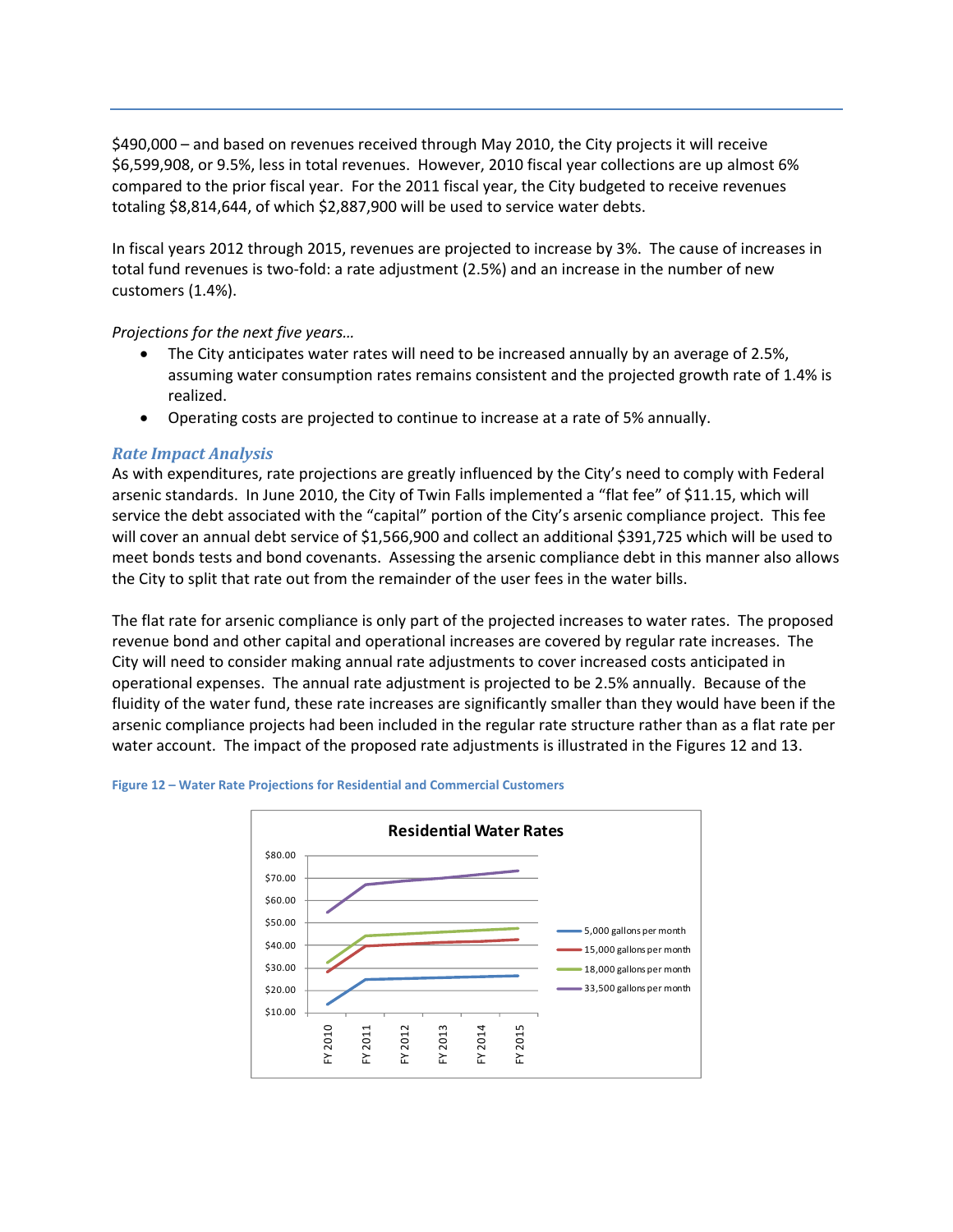#### **Figure 13 – Projected Residential and Commercial Water Rates**

|                          | FY 2010                | FY 2011           | FY 2012    | FY 2013                                                         | FY 2014 | FY 2015 |
|--------------------------|------------------------|-------------------|------------|-----------------------------------------------------------------|---------|---------|
| 5,000 gallons per month  |                        |                   |            | $\frac{1}{2}$ 13.48   \$ 24.96   \$ 25.31   \$ 25.66   \$ 26.03 |         | 26.40   |
| 15,000 gallons per month |                        |                   |            |                                                                 | 42.03   | 42.80   |
| 18,000 gallons per month | $\frac{1}{5}$ 32.33 \$ |                   |            | $44.28$ \$ 45.11 \$ 45.96 \$                                    | 46.83   | 47.72   |
| 33,500 gallons per month | $$54.81$ $$$           | $67.32$ $\mid$ \$ | $68.73$ \$ | $70.16$ $\frac{1}{5}$                                           | 71.64   | 73.15   |

### *Expenditure Projections*

Operating under the same philosophies as the government fund departments, the five‐year forecasting model projects the water fund will not need to add employees. Similar to the government fund, the model provides for:

- an average, annual performance increase of average of 2% to its employees
- an average, annual increase of 10% in health insurance costs the nine‐year average annual increase is 8.94%
- maintains current benefit levels and the mandatory PERS‐I increases

The five year plan anticipates that expenditures in the water fund will increase annually. In Fiscal Year 2011, total expenditures are projected to increase by \$1,183,606 or 16.2%. For 2012, total expenditures are projected to increase by \$407,445, or by 4.8%. The root of the increase is the addition of a new debt service payment in the amount of \$1,566,900. The model also projects expenditures in operational costs will increase by an average of 2.74% in each of the next three fiscal years.

The total expenditures in the water fund for fiscal year 2010 are projected to be \$6,901,439. Proposed total expenditures for 2011 are \$8,473,422, an increase of \$1,571,983, or 22.78%, when compared to the 2010 projections. The total expenditures for fiscal years 2012 through 2015 are illustrated below.

| $\bullet$ FY 2012 | \$8,473,422 | an increase of 22.78% compared to FY 2011 |
|-------------------|-------------|-------------------------------------------|
| $\bullet$ FY 2013 | \$8,880,867 | an increase of 4.81% compared to FY 2012  |
| $\bullet$ FY 2014 | \$9,084,534 | an increase 2.29% compared to FY 2013     |
| $\bullet$ FY 2013 | \$9,186,619 | an increase of 1.12% compared to FY 2014  |

Figures 14 and 15, below, illustrate the increases in expenditures by category during the five year planning horizon. Please note the significant increase in annual debt services (illustrated in purple) that will be made by the City during the five year planning horizon and beyond.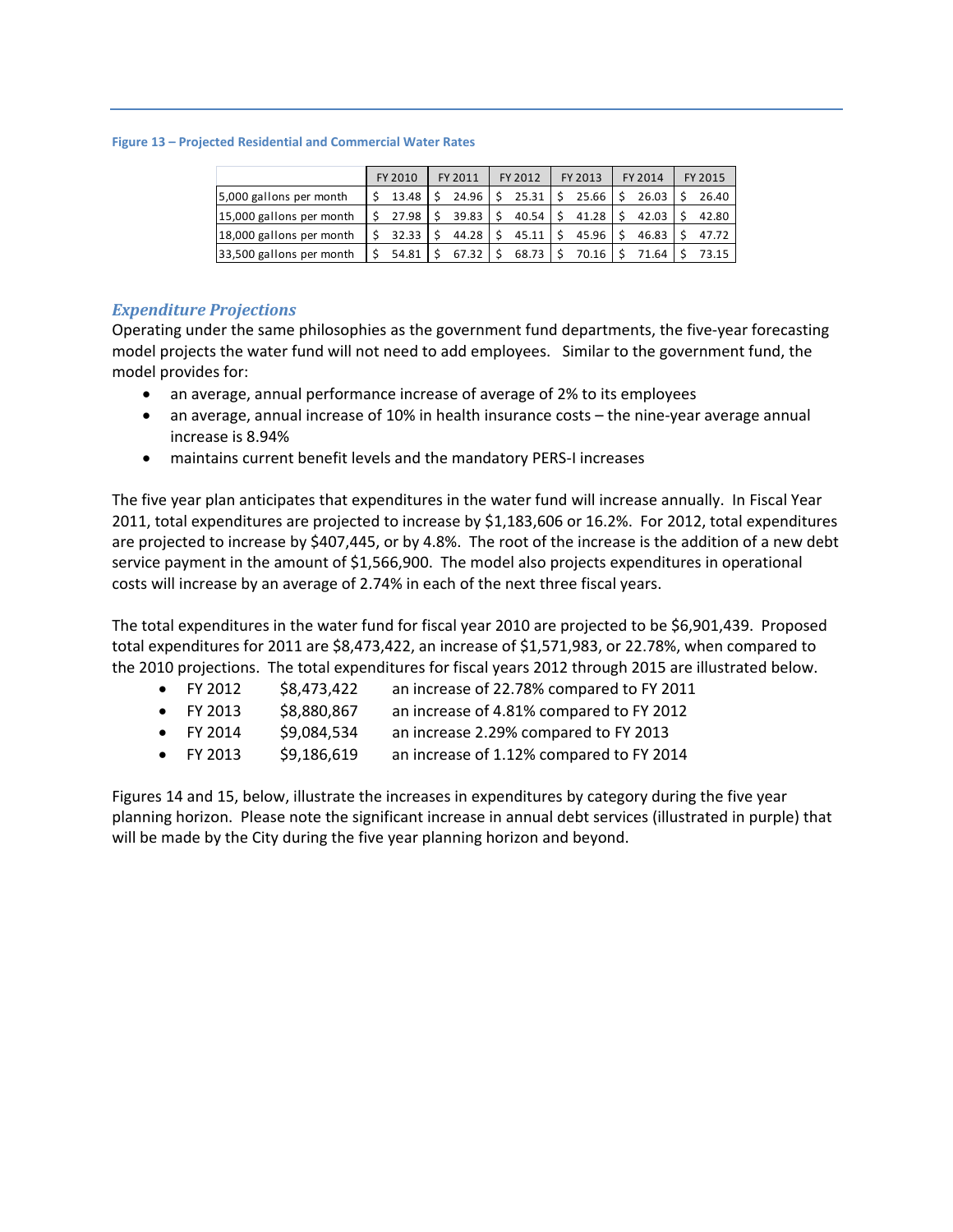**Figure 14 – Water Fund Expenditures by Category**



#### **Figure 15 – Water Fund Expenditures by Category**

|         | Personnel | O & M Costs |           |    | Capital   | Debt Service    | Transfers |           |  |  |
|---------|-----------|-------------|-----------|----|-----------|-----------------|-----------|-----------|--|--|
| FY 2010 | 1,585,213 | \$          | 2,043,745 | \$ | 991,264   | \$<br>1,551,817 |           | 729,400   |  |  |
| FY 2011 | 1,642,257 | \$          | 2,170,778 | \$ | 917,250   | \$<br>2,887,900 |           | 855,237   |  |  |
| FY 2012 | 1,706,966 | \$          | 2,284,024 | \$ | 1,057,000 | \$<br>2,934,900 |           | 897,999   |  |  |
| FY 2013 | 1,776,531 | \$          | 2,418,226 | \$ | 1,012,000 | \$<br>2,934,900 | \$        | 942,899   |  |  |
| FY 2014 | 1,850,160 | \$          | 2,562,037 | \$ | 849,000   | \$<br>2,934,900 | \$        | 990,044   |  |  |
| FY 2015 | 1,914,895 | \$          | 2,716,889 | \$ | 1,108,000 | \$<br>2,934,900 |           | 1,039,546 |  |  |

#### *Overview of Maintenance and Operational Costs*

Based on historical allocations, the five-year forecasting model provides for an average annual increase of 5% in the enterprise funds. Key drivers are water pipe and supplies, electrical and power costs, and professional service contracts to support long-term planning efforts and engineering projects.

#### *Overview of Capital Projects*

Recently, City water projects have been driven by the need to comply with federal arsenic standards. After reviewing several alternatives, the City settled on a two-fold approach: acquire water that meets the federal clean drinking water standards, including arsenic, and that are considered to be "senior" in nature; and, blend the new water supply with the water pumped from the City's South and Hankins well fields.

In the 2009 fiscal year, the City purchased water rights at Pristine Springs and Sunny Brook Springs at a cost \$10.255 million. The construction on the capital portion water project began in fiscal year 2010 and is expected to end in January 2011. The capital project portion includes a water blending station, booster pump stations, a 30‐inch transmission line, a 24‐inch dedicated main to the Hankins well field, and engineering. The revised estimated cost of this project is \$18.5 million. To cover both the water rights acquisition and capital improvements, the City sold revenues bonds, totaling \$28.85 million.

In addition to the arsenic compliance projects, the City has programmed several cash and revenue funded projects \$850,000 to \$1.2 million, annually. These items include vehicles, equipment, line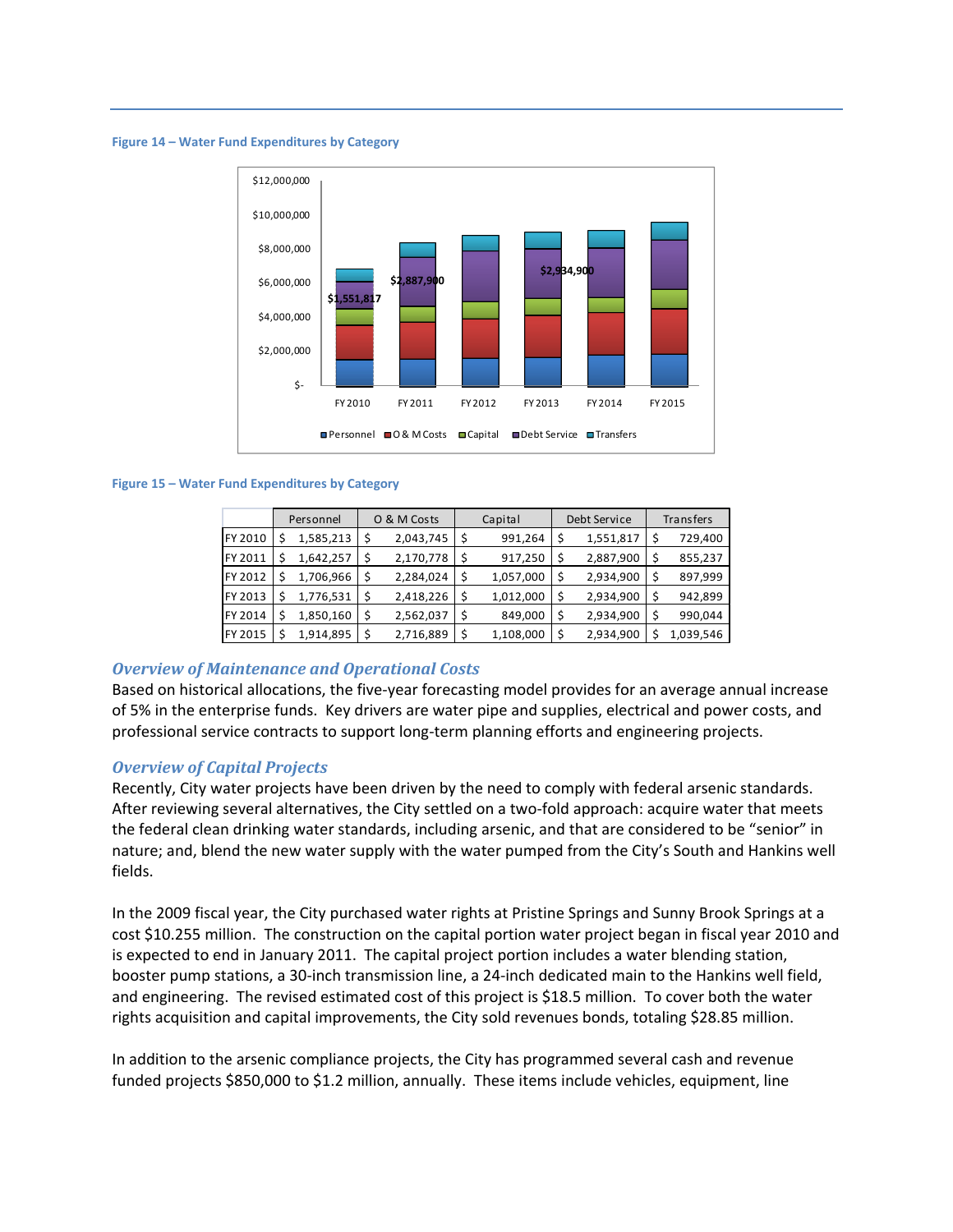replacements, and other similar projects. For a specific list of the programmed capital improvement for the water fund, please consult the five‐year financial model.

### *Debt Analysis*

According to the Idaho Bond Bank and the State of Idaho's Department of Environmental Quality loan agreements, the City of Twin Falls is required to collect revenues at a "1 to 1.25" ratio. This means that annually total revenues must be at least 25% larger than the total amount the City will spend on annual debt service payments.

Total debt in the water fund is \$35,250,000. In 2011, the City will make a total debt service payments totaling \$2,887,900: \$467,914 for the 2002 State Revolving Fund note, \$898,788 for the 2009 Idaho Bond Bank note (water right acquisition), and \$1,521,198 for the 2010 Idaho Bond Bank note (capital portion of water project). In Fiscal Year 2010, debt service equaled 22.5% of the total water fund expenditures. For the 2011 fiscal year, debt service payments total more than 34% of all expenditures in the water fund. For each of the next fifteen years, the City will make debt service payments of \$2,934,878. This amount equates to approximately 32% of the annual appropriation for each year within this planning window. Over the five-year planning period, the City will make principle and interest payments totaling \$14,627,500.

# **Wastewater Fund**

### *Summary of Revenue and Expenditures*

Like the water fund, the sewer fund has and will be impacted by federal and state mandates. The City recently received its new National Pollution Discharge Elimination System (NPDES) from the EPA. The permit will require the City to make major improvements to its waste water treatment facility. These improvements will allow the City to become in compliance with new federal regulations. The City intends to seek court approval to declare these projects "ordinary and necessary." The five‐year forecasting model anticipates that we will petition the district court and begin construction of necessary improvements during the 2010 fiscal year.

In addition to the recommended improvements at the waste water facility, the five year plan provided funding for improvements to the City's sewer collection system. The plan assigns funding for the strategic replacement and improvement of the system by replacing undersized or failing collection lines located throughout the City, replacing and maintaining manholes along Grandview, upgrading the Rock Creek Lift Station and completing the Northeast Sewer line.

Revenues in the City's sewer fund will continue to remain volatile. Figure 16 is intended to illustrate what the City is anticipating in revenues and projecting in expenditures.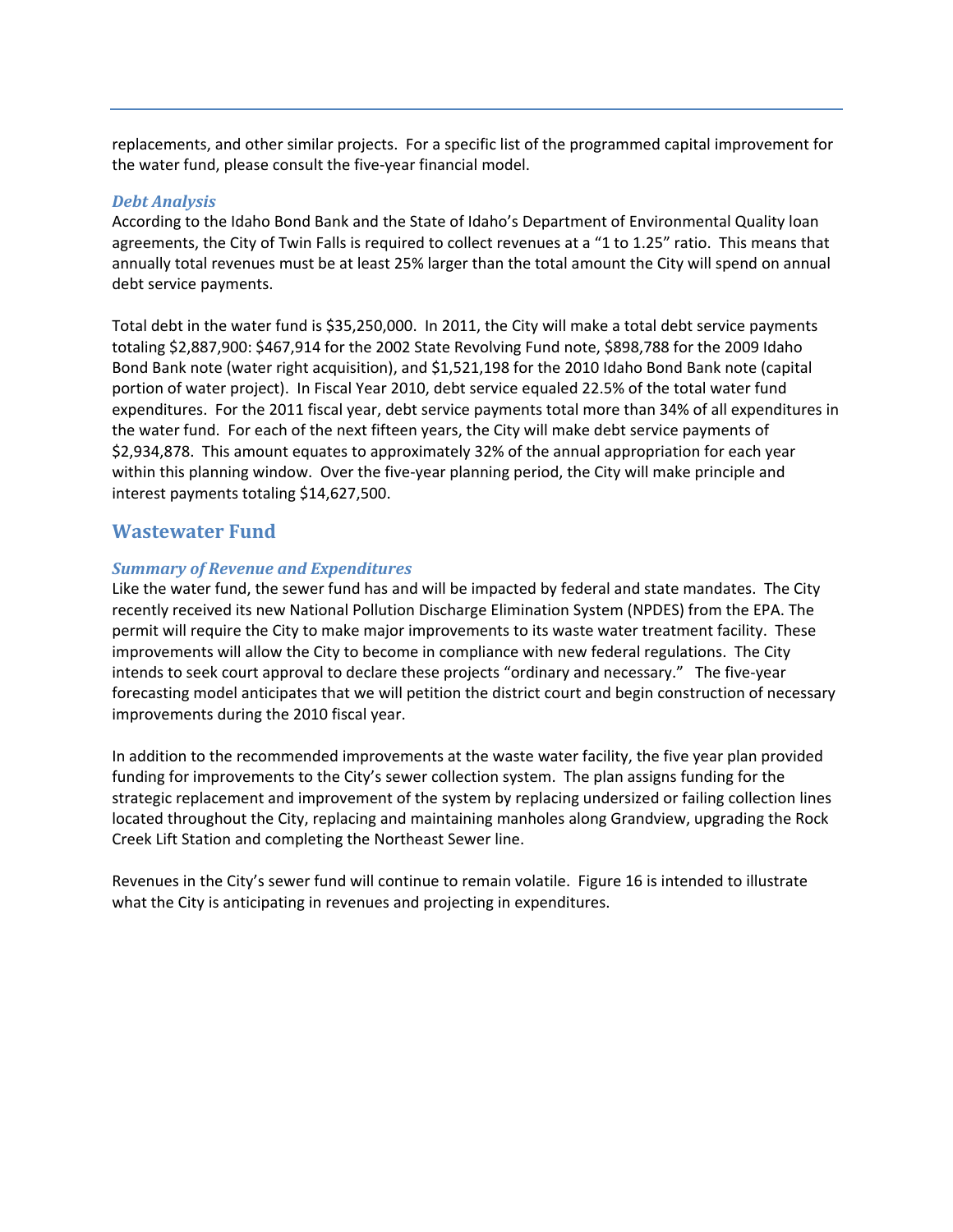#### **Figure 16 –Sewer Fund Revenues and Expenditures**



### *Revenue Projections*

The sewer fund is heavily reliant on industrial revenues. As a result, this fund has been significantly impacted by the economic downturn, which is reflected in the City's revenue estimates for the forecast period.

For the 2010 fiscal year, the City projects it will collect revenues totaling \$7,265,416, which is \$753,472, or 9.46%, less than that budgeted amount of \$8,018,888. For the upcoming fiscal year, the City anticipates collections to be \$7,044,204, or 3% less than the 2010 revenue projection. The graph above anticipates sewer rates will increases by:

- 10% in fiscal year 2011 to cover diminished revenues to meet anticipated expenditures
- 23% in fiscal year 2012 to replacing aging wastewater infrastructure to include the Rock Creek Lift Station, the ultraviolet disinfection system and the dewatering system, which are both located at the City's wastewater treatment facility
- 1.5% for fiscal years 2013, 2014 and 2015 to cover expenditures associated with anticipated increases in operations, maintenance and routine capital projects.

Like the water fund, the long‐term plan projects that sewer fund accounts will continue to grow at a rate of at least 1.4%, annually. If the projected growth rate and consumption rate are not realized, programmed capital improvement projects may have to be reprioritized; rate adjustments may have to increase more than what is currently projected, or some combination of these two options.

### *The next five years…*

- The City anticipates sewer rates will need to be increased annually.
- Revenues will continue to be volatile industrial revenues continue to be off mid‐2000 year collection
- Operating costs are projected to continue to increase at a rate of 5% annually.

### *Rate Impact Analysis*

Rates in the sewer fund are expected to increase each year of the five-year plan. The largest rate increase – currently estimated to be 23% – is scheduled to occur in fiscal year 2012. This rate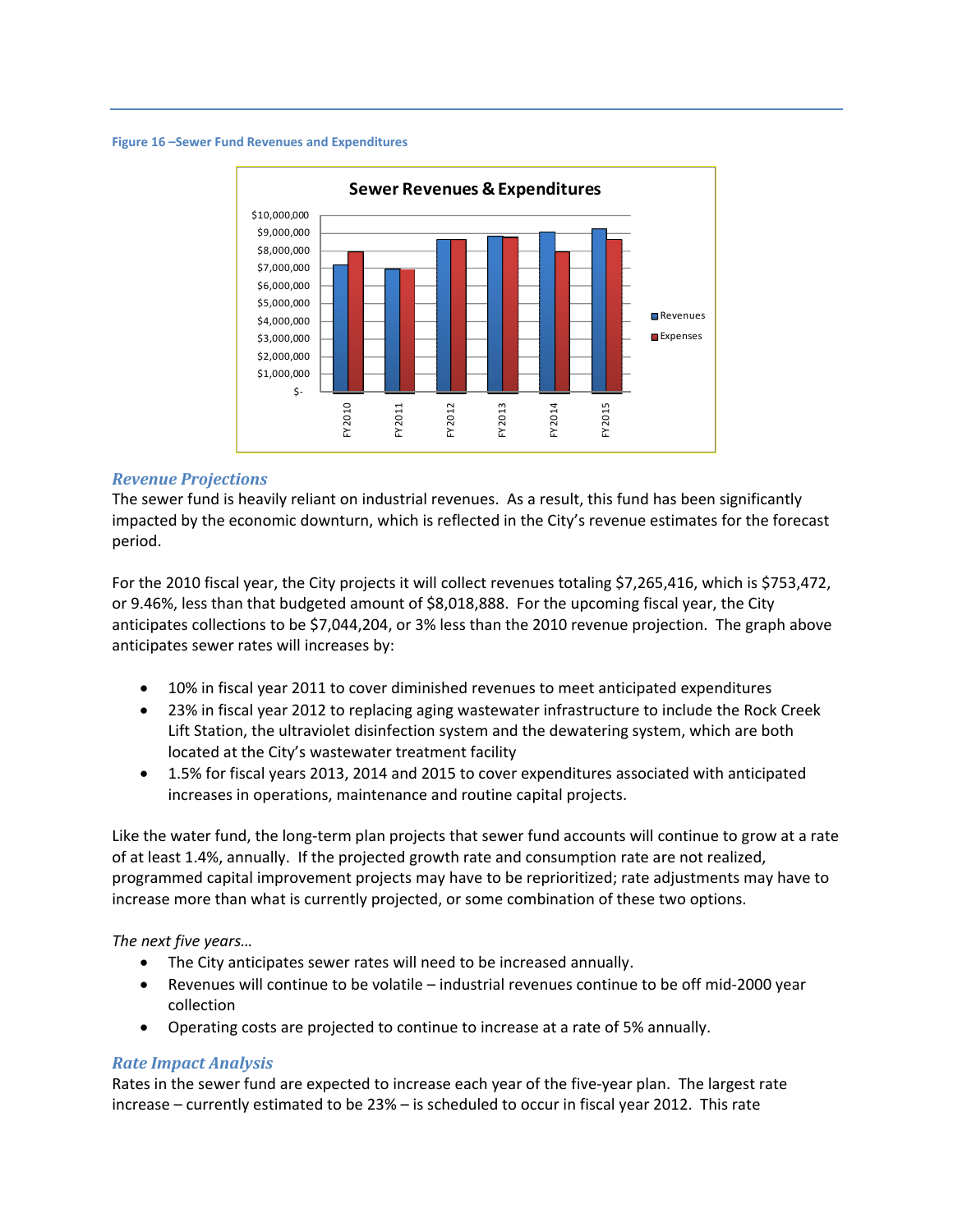adjustment will cover the costs of the improvements at the City's waste water treatment facility and its collection system.

Figure 17 and 18 illustrates the effects of anticipated rate increases to the City's customers. In Figure 17, the blue line illustrates the impact to those customers who send 5,000 gallons per month to the City's waste water treatment facility. The red line illustrates the impact of the rate adjustment for those customers who send 8,000 gallons per month, the maximum – or cap – the City bills any of its residential customers, to the City's waste water treatment plant. The impact on the City's commercial customers is proportional to that illustrated for the City's residential customers.





#### **Table 18 – Sewer Rate Projections for Residential Customers**

|                                                               | FY 2008   | FY 2009   | FY 2010 |         | FY 2011 |  | FY 2012                    | FY 2013   | FY 2014 | FY 2015 |       |
|---------------------------------------------------------------|-----------|-----------|---------|---------|---------|--|----------------------------|-----------|---------|---------|-------|
| 5,000 gallons per month                                       | 14.63     | $15.06$ S |         |         |         |  | 15.78 \$ 17.36 \$ 21.35 \$ | $21.67$ S | 22.00 S |         | 22.33 |
| $\frac{1}{2}$ 8,000 gallons per month - maximum $\frac{1}{2}$ | $15.65$ S | $16.11$ S |         | 16.92 S |         |  | 18.61 S 22.89 S            | $23.24$ S | 23.58 S |         | 23.94 |

#### *Expenditure Projections*

Excluding fiscal year 2011, the five‐year plan projects the costs associated with personnel, operation and maintenance, debt service and transfers will increase annually with fluctuations in total expenditures is caused by the amount allocated for capital improvements and acquisitions. In Fiscal Year 2011, total expenditures, excluding capital and including debt service, are projected to increase by 8.2%. For 2012, total expenditures are projected to increase by \$1,502,797, or by 27.8%. The root of the increase is the addition of a new debt service payment in the amount of \$1,655,564. For fiscal years 2013, 2104 and 2015, the model projects costs will increase annually by 3%.

Similar to the water funds, the five-year forecasting model projects the sewer fund will not need to add employees. As stated previously, the five year forecasting model provides for:

- an average, annual performance increase average of 2% to its employees
- an average, annual increase of 10% in health insurance costs the nine‐year average annual increase is 8.94%
- maintains current benefit levels and the mandatory PERS‐I increases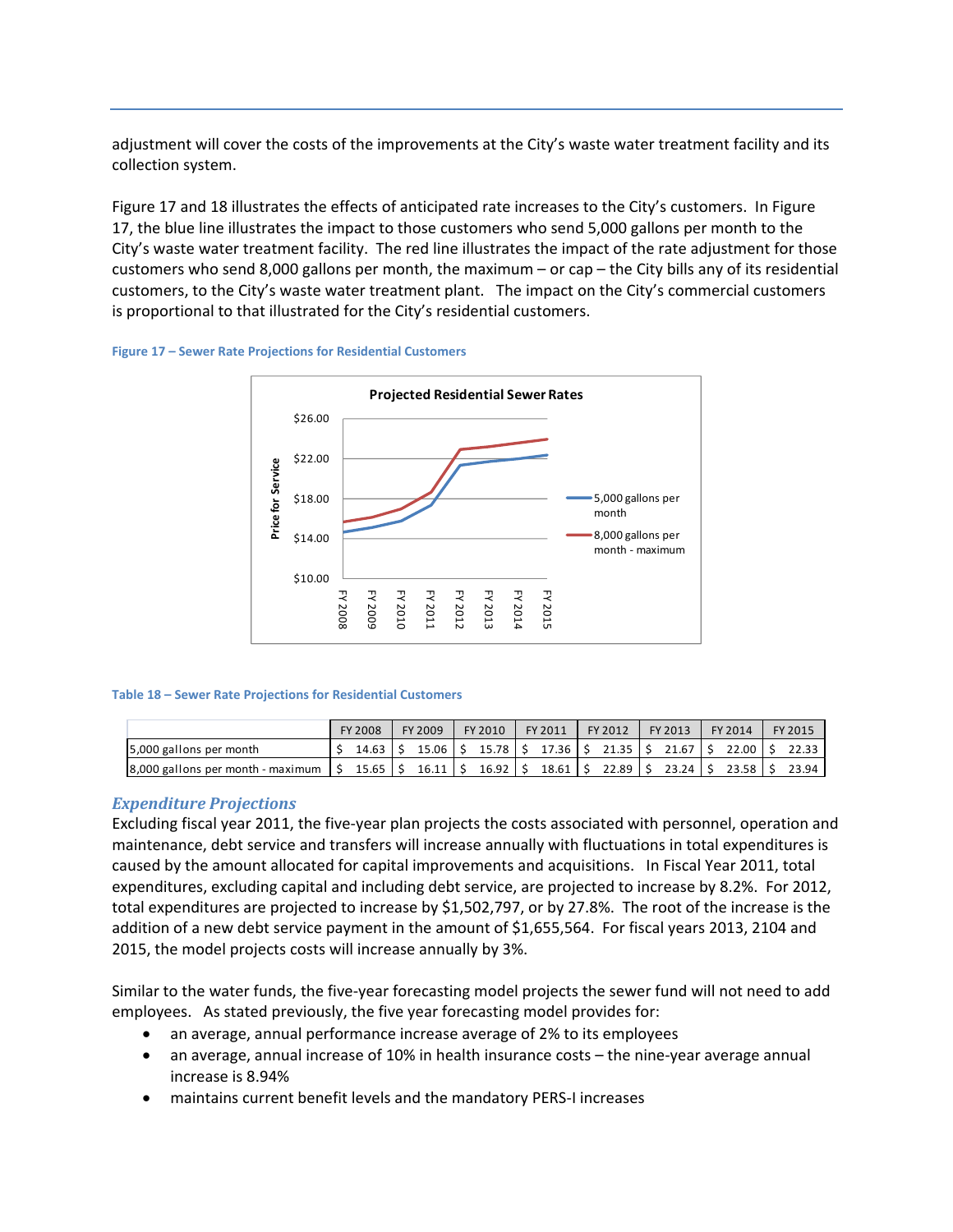When capital improvement costs are included in the expenditure projections, the overall expenditures in the sewer fund experience significant fluctuations. The total expenditures in fiscal year 2010 are projected to be \$8,018,888, while those proposed for 2011 are \$7,011,031, a decrease of \$1,007,857 or 12.6%.

As illustrated below, this "up and down" trend continues throughout the planning window:

- $\bullet$  FY 2012  $\lessgtr$  \$8,736,078 an increase of 24.65% compared to FY 2011
- 
- $\bullet$  FY 2013  $\frac{1}{2}$  \$8,843,625 an increase of 1.2% compared to FY 2012
- $\bullet$  FY 2014 \$7,996,677 a decrease 9.6% compared to FY 2013
	- FY 2015 \$8,711, 914 an increase of 8.9% compared to FY 2014

Figures 19 and 20 illustrate the increases in expenditures by category during the five year planning horizon. Note the fluctuations of the capital appropriations, which are illustrated in green.





#### **Figure 20 – Sewer Fund Expenses by Category**

|         | Personnel |                |  | O & M Costs | Capital   | Debt Service | <b>Transfers</b> | Total Expenditures |           |  |
|---------|-----------|----------------|--|-------------|-----------|--------------|------------------|--------------------|-----------|--|
| FY 2010 |           | $472,910$   \$ |  | 3,081,659   | 3,027,909 | 976,643      | 459,767          |                    | 8,018,888 |  |
| FY 2011 |           | 481,314        |  | 3,196,339   | 1,613,250 | 1,184,171    | 535,957          |                    | 7,011,031 |  |
| FY 2012 |           | 499,432        |  | 3,198,656   | 1,835,500 | 2,639,735    | 562,755          |                    | 8,736,077 |  |
| FY 2013 |           | 518,909        |  | 3,358,589   | 1,735,500 | 2,639,735    | 590,893          |                    | 8,843,625 |  |
| FY 2014 |           | 539,487        |  | 3,526,519   | 670,500   | 2,639,735    | 620,437          |                    | 7,996,678 |  |
| FY 2015 |           | 557,376        |  | 3,702,844   | 1,160,500 | 2,639,735    | 651,459          |                    | 8,711,914 |  |

# *Overview of Maintenance and Operational Costs*

Like the water fund, the five‐year forecasting model provides for an average annual increase of 5% in the sewer funds. Key drivers are electrical and power costs at the City's waste water treatment facility, professional service contracts to support long‐term planning efforts, and engineering projects.